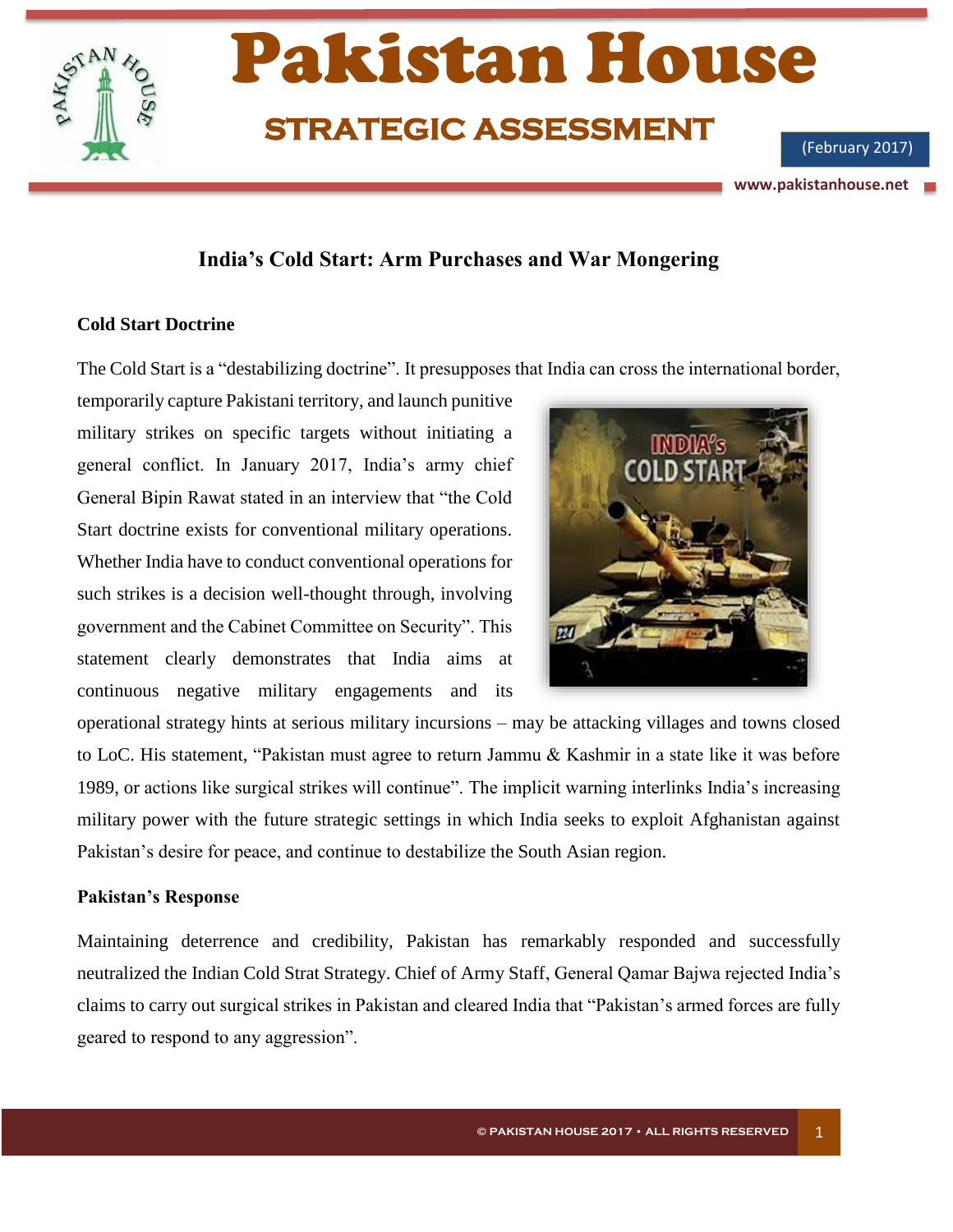In this intense environment, when India experimented and test Agni-V and anti-ship missile, Pakistan also conducted test firing of Babur-III Subsonic Cruise Missile from an underwater mobile platform, giving the country a credible second strike capability. This test indicated Pakistan's technological

progress and self-reliance as ISPR called this quest "a manifestation of the strategy of measured response to nuclear strategies and postures being adopted in Pakistan's neighborhood".

Pakistan also successfully tested its surface-to-surface ballistic nuclear capable missile Ababeel. ISPR added that the development of Ababeel is intended to "enforce deterrence" and "ensure survivability" of Pakistan's Ballistic Missiles. These advancements ensure that



Pakistan's nuclear doctrine is transformed from credible deterrence to full spectrum deterrence.

#### **Defence Budget of India (2017-18)**

Currently India increased its defence budget up to 6 % and has signed number of arms deal worth 200 billion Indian Rupees in last 2-3 months. These developments were done to ensure its armed forces' preparedness for battle on short notices. After the Uri attack in September 2016, progress was made in signing new arms deal especially with Israel, Russia and France. According to Indian defence ministry, the aim of the deal was to guarantee that India's armed forces are able to undertake at least 10 days



of aggressive fighting without having worrying about ammunition, spares and other reserves.

## **Emergency Deals for Ammunition and Spares**

Indian army has signed almost 10 contracts worth over Rs 58 bn with Russian companies for engines and 125 mm armor-piercing fin-stabilized discarding sabot ammunition for T-90s and T-72 tanks, Konkurs anti-tank guided missiles and Smerch rockets.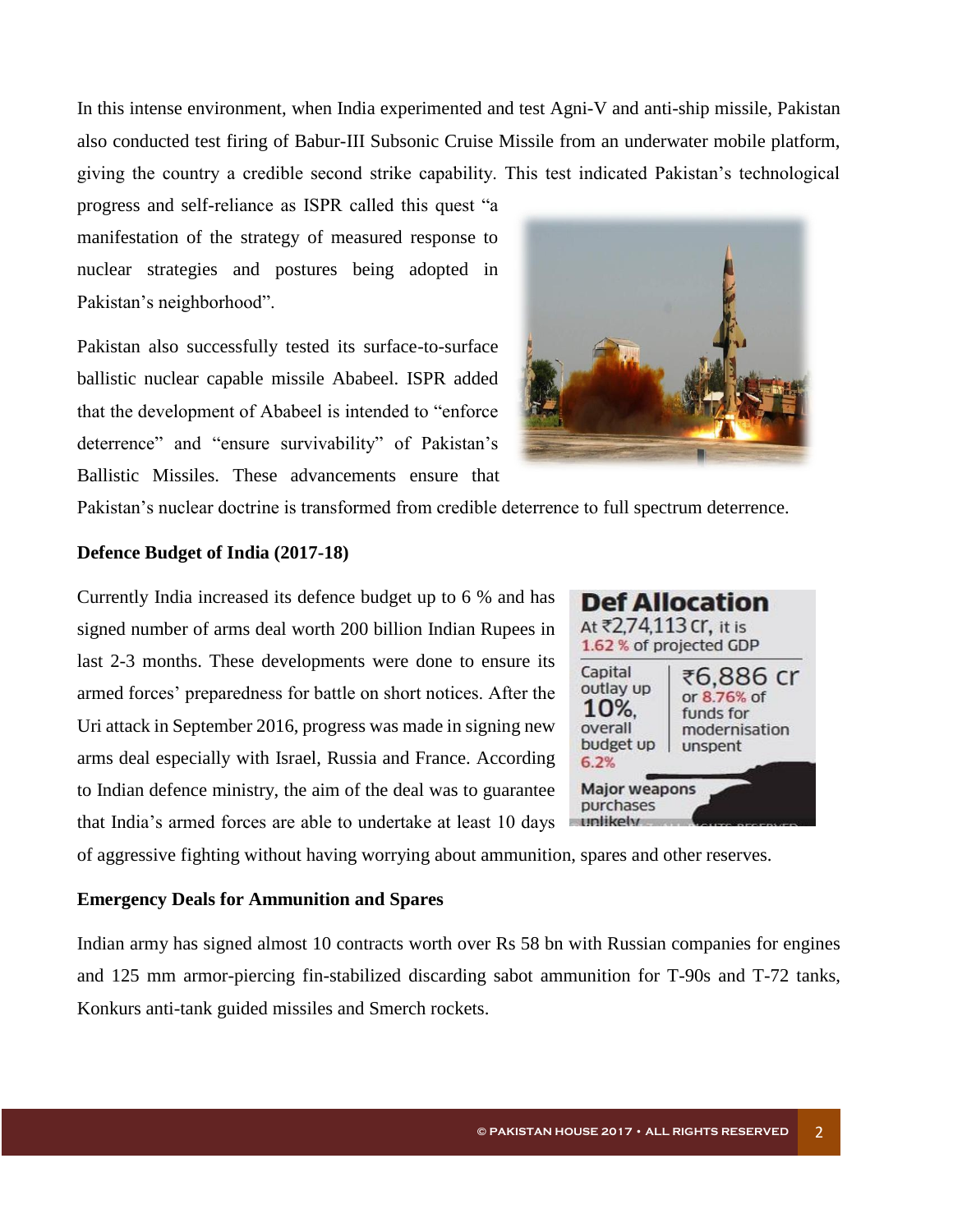

On the other hand, Indian air force has concluded 43 contracts worth 92 bn INR for ammunition and spares for fighter jets such as Sukhoi-30MKIs, Mirage-2000s and MiG-29s, transport aircraft like the IL-76s, and mid-air refullers like IL-78s and Phalcon AWACS.



# **Upcoming Schemes**

Indian Finance Minister also announced a 10 % increase in the country's defence budget for upcoming fiscal year. According to Economic Times, the arms deals and increase in defence budget will help India to modernize their armed forces and overcome a 30-year lapse in weapon procurement program, as India prepares to counter potential threats from Pakistan and China.

## **Assessment**

The nuclear weapons tests of India along with a growing number of arms deals, by the close assistance of US, Israel and other players puts Pakistan on a back foot. Pakistan is ambitiously working to counter